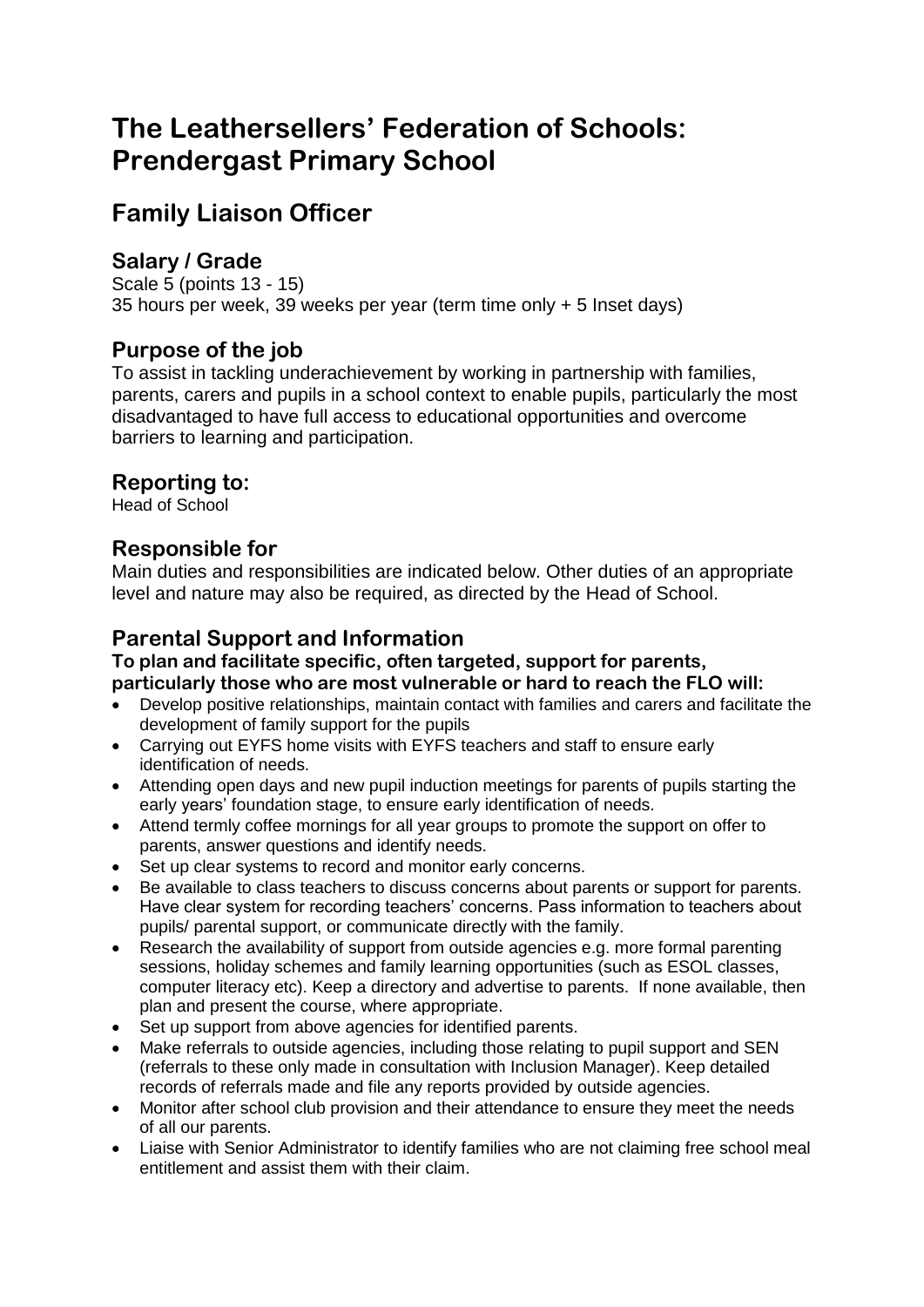## **Encouraging Parental Engagement in Learning**

# **To ensure parents are fully engaged in their child's education the FLO will:**<br>• Support parents in the organisation of specific events with a view to setting un

- Support parents in the organisation of specific events with a view to setting up a parents' association / friends of PPS.
- $\bullet$  Organise specific clubs/events to bring in harder to reach groups such as Dads through the organisation of targeted events and activities, seeking funding where required.
- Support the organisation of educational and well-being parent workshops. Identify parents who do not attend and support them to attend in future.
- Liaise with the Office and Senior Administrator on the organisation of the parent/teacher meetings, making sure interpreters have been arranged and chasing up any parents who have not yet confirmed their attendance.
- Set up meetings with teachers where parents are struggling to support children's learning at home or where there appears to be a breakdown in communication/engagement with the school.
- Organisation of family learning courses, liaising with the senior leadership team and other directorates, seeking funding where required.
- Liaise with families concerning school journey, where needed.

## **School Attendance and Punctuality**

#### **To ensure the school's attendance and punctuality statistics in line with agreed targets and expectations the FLO will:**

- Be in the playground from 8.30 9.00 every morning to be a visible presence to parents, encourage good attendance and punctuality and provide immediate support and advice when necessary.
- Monitor attendance in line with Attendance and Punctuality policy and plan action accordingly (letters to parents, meetings, awards for good attendance/ punctuality).
- Follow up truancy/poor attendance follow-up including home visits, letters to doctors, referral to school nurse and liaison with local authority regarding court action.
- Analyse attendance figures for school annual data analysis.
- Plan support for parents, where necessary.
- Lead a range of initiatives to ensure the highest attendance figures possible.
- Meet with parents with regard to ongoing late collection of children, where needed.
- Prepare termly and annual LA and DfE attendance returns for the primary phase.
- Preparation of attendance & punctuality information for Governors Reports where requested by the Head of School.

#### **Admissions/Transition**

#### **To ensure smooth transitions into the school for all new pupils the FLO will:**

- Promote the school to prospective parents, providing them with background information on the school, assisting them with the completion of the application forms where necessary for casual admissions to the school (i.e. those outside the usual entry into reception).
- Liaise with the Head of School regarding new applications, securing background information to support applications and liaising with parents/carers to inform them of the progress of their application & the next steps.
- Organise tours/termly events for prospective parents who have completed admission forms, providing them with background information on the school
- Liaise with the Head of School, Phase Leader and SENCo regarding class allocation taking into account any support needs which the family have asked to be considered and also advising them of any concerns which may be relevant which have been noted during the application process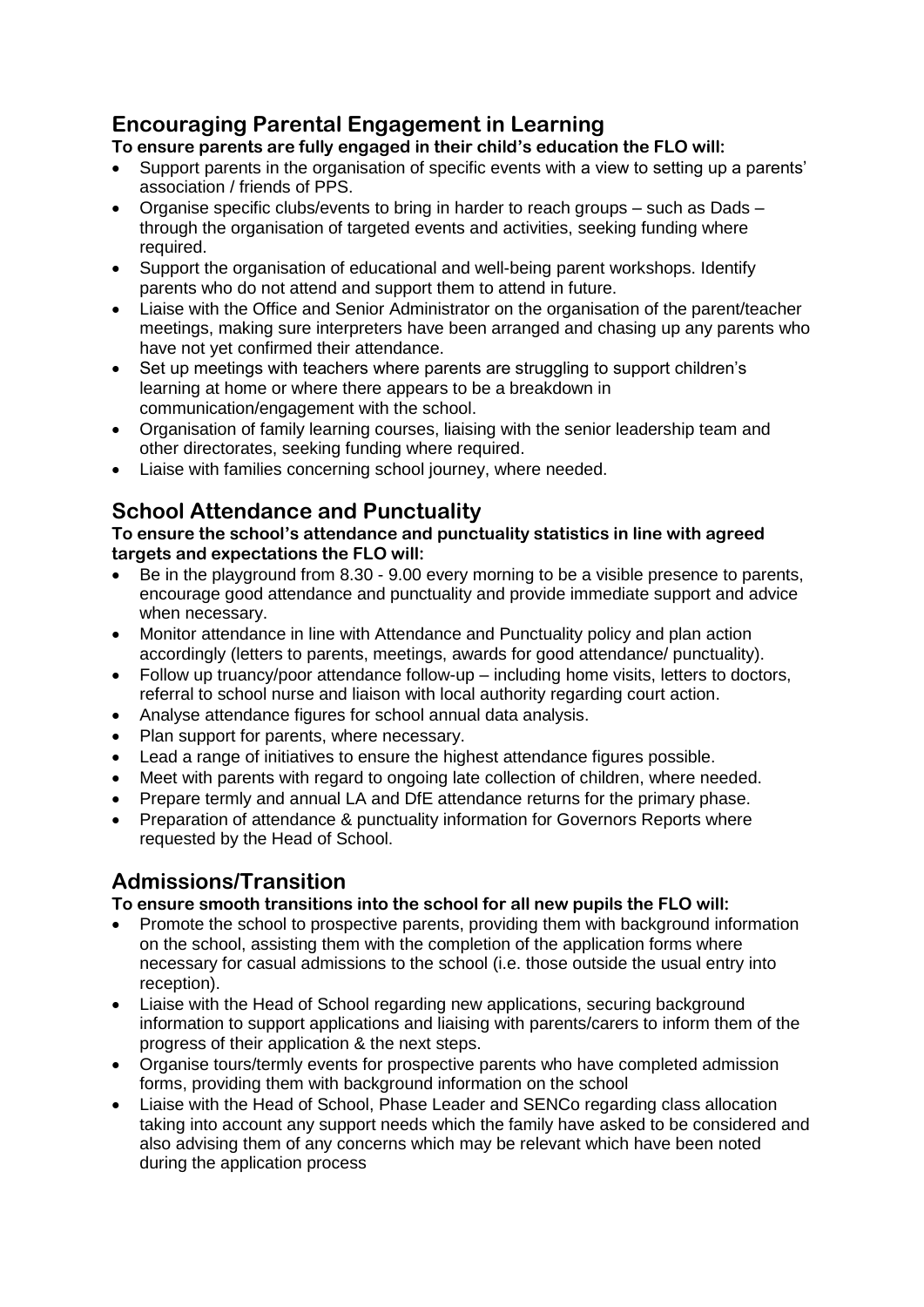- Set up of meetings for the parents/carers to visit the school, meet with the class teachers and go through the admission forms with the family
- Induct new families on school procedures and timings and produce a welcome pack for new parents, so they have a good understanding of the way the school works
- Show new children around on their first day and work with the class teacher and Assistant Head of School to assign them a mentor to smooth their entrance into the school.
- Keep track of new arrivals and identifying trends within particular groups.
- Ensure all new arrivals procedures are followed.
- Ensuring correct procedures have been followed for managed moves and dual registered pupils
- Work with parents/carers, kitchen staff, Senior Administrator and Assistant Head of School to try to drive take-up of school meals to ensure as many children as possible have a hot, nutritionally balanced meal at lunch time.

## **Support for Pupils**

**To provide support for the most vulnerable pupils in the school the FLO will:**

- Assist SENCo with SEN administration and filing.
- Assist with the completion of referral forms and organisation of visits.
- Record referrals, interventions and support on the MIS system.
- Liaise with parents and outside agencies.
- Assist with provision mapping grids and SEN tracking.
- Prepare SEN reports.
- Dyslexia screening when required.

## **Child Protection**

- Assist as Child Protection deputy.
- Interview parents (where appropriate) regarding concerns.
- Complete CAF forms and liaise with MASH team.
- Liaise with Social Services, police and other agencies on CP issues.
- Attend CP case conferences, presenting reports from class teachers and school concerns.
- Attend CP training and assist with delivering training to other staff.
- Other Inclusion Support.
- Assisting with preparing provision mapping and tracking grids.
- Liaise with Assistant Head of School regarding behaviour monitoring, tracking pupils not attending passport trips, receiving large numbers of detentions etc. Inform staff and attend meetings with parents when necessary, organising support for parents to manage their child's behaviour when appropriate.
- To develop a knowledge and appreciation of the range of activities, courses, organisations and individuals that could be drawn upon to provide extra support for pupils
- To promote the speedy and effective transfer of information from primary to secondary school and other primary schools
- Assist in the playground at some lunchtimes.
- To develop a knowledge and appreciation of the range of activities, courses, organisations and individuals that could be drawn upon to provide extra support for pupils.
- To promote the speedy and effective transfer of information from primary to secondary school and other primary schools.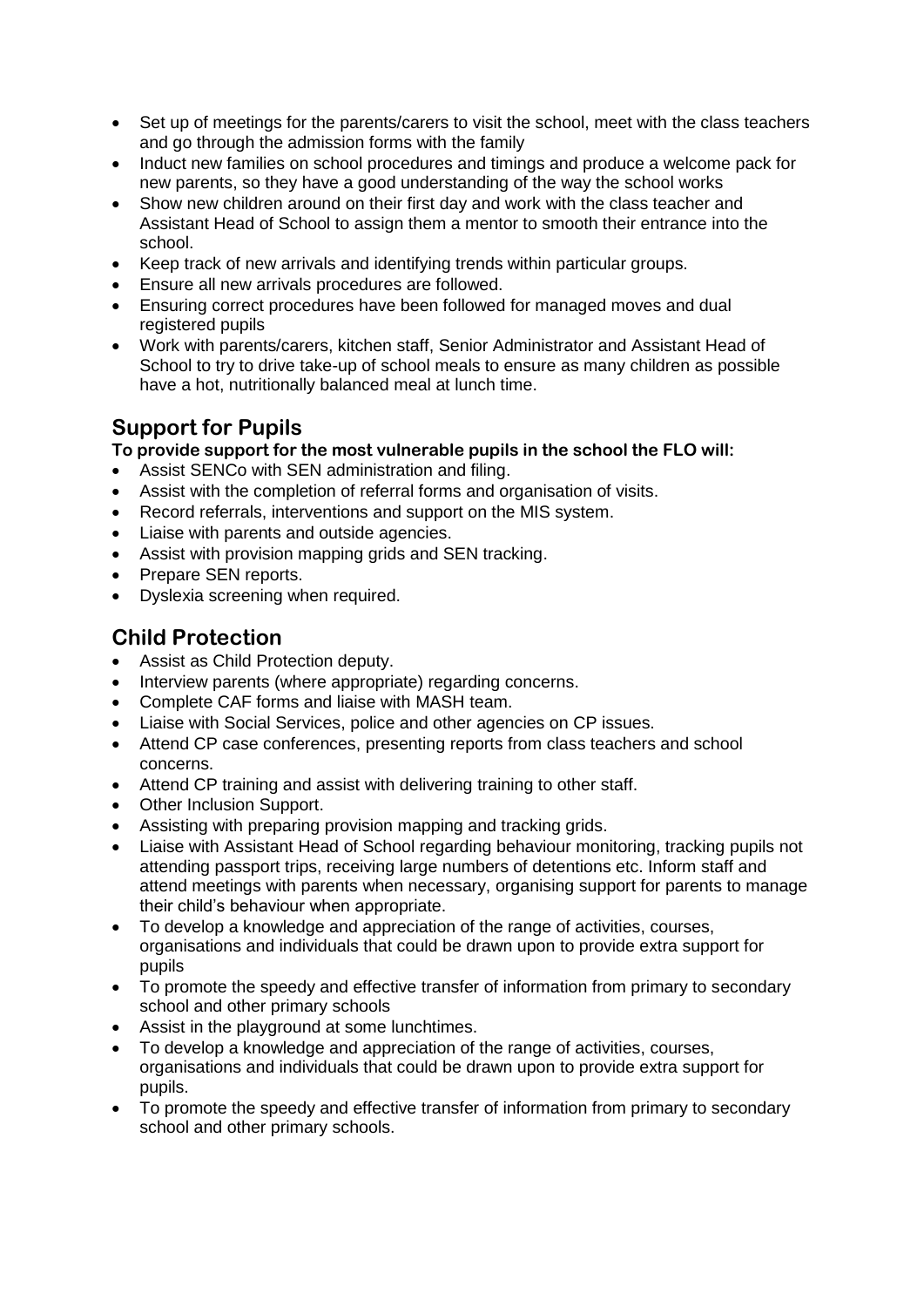## **General**

- Attend school events as required.
- To represent the school on the PTA including occasional evening meetings.
- To support and supervise pupils at lunchtimes and break-times.
- Participate in school emergencies as required, including co-ordinating evacuation arrangements, locating students and relevant staff, providing contact details and completing necessary documentation.
- Be responsible for the effective management of budgets within her/his remit, securing best value in relation to products and services provided by agencies and other parties.
- Keep up to date with developments and changes in legislation and guidance related to her/his areas of responsibilities, and communicate appropriate information to colleagues.
- Implement appropriate health and safety procedures, in conjunction with relevant staff and members of the SLT.